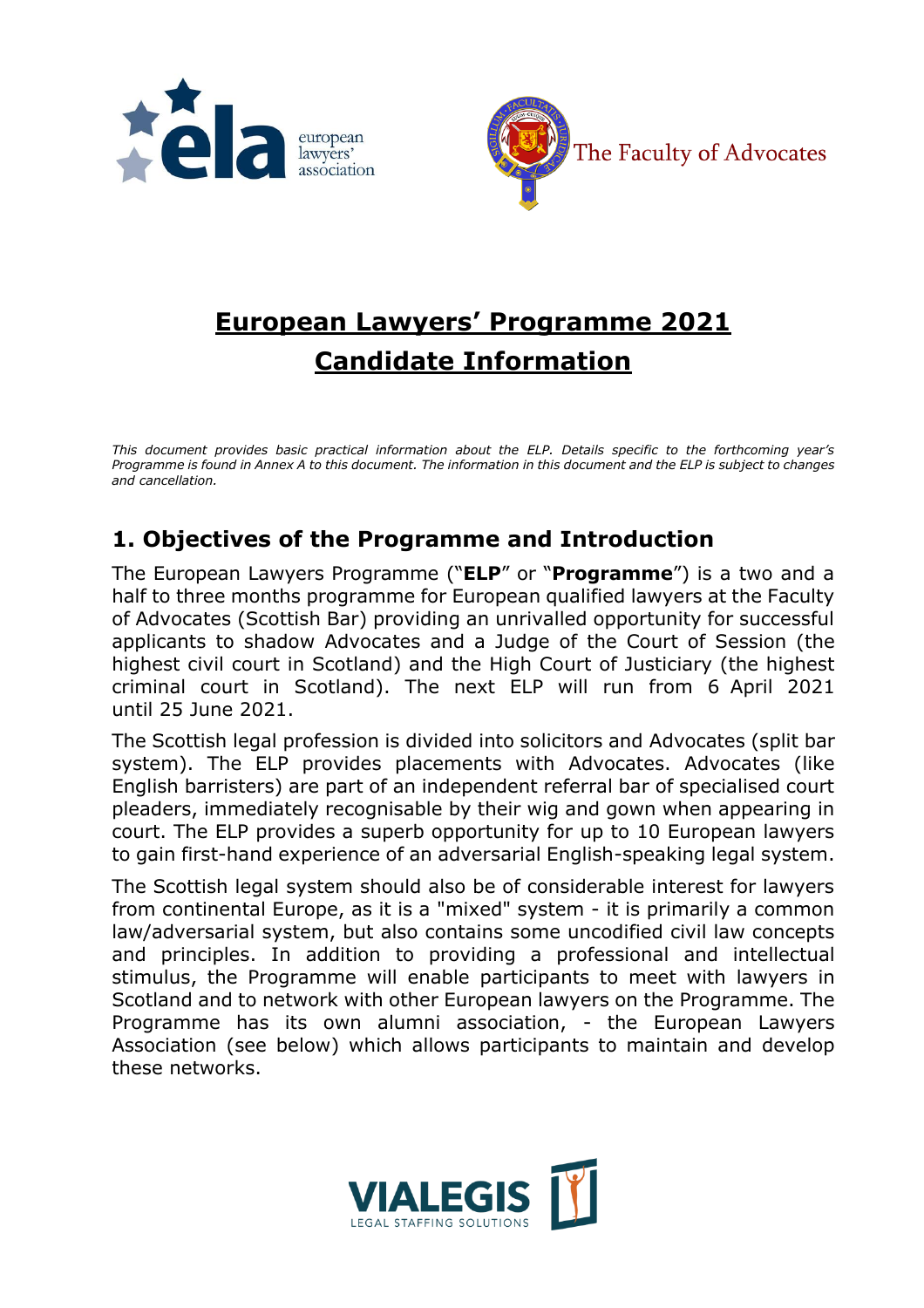The ELP comprises of two parts:

- − The first part is an introductory course on Scots law and the operation of the Scottish legal system of 10 days; and
- − The second, and principal, part of the Programme involves placements with a Court of Session/High Court Judge, a senior Advocate (Queen's Counsel) and at least one junior Advocate.

The introductory course includes a wide range of legal subjects (including written pleadings and oral advocacy), delivered by Judges, Advocates and academics. As far as possible, the placements are chosen to fit in with each participant's interests and/or specialism as demonstrated in their application form and CV.

**The European Lawyers Association (ELA)** is the alumni association of the European Young Lawyers Scheme (the predecessor of the ELP) and the ELP and was set up in 1985 with a view to maintaining the professional and social contacts established during the Programme, and to provide a forum for participants to develop these links with other participants and practitioners in the UK. It has around 700 members from 28 countries. The ELA is registered in Belgium as an International Non-Profit Association (*'association internationale sans but lucratif'/'internationale vereniging zonder winstoogmerk'*). Further information can be found at [www.european](http://www.european-lawyers.org/)[lawyers.org.](http://www.european-lawyers.org/) Participants who complete the Programme automatically receive an invitation to join the ELA.

## **2. The Programme**

The Programme is organised jointly by the ELA and the Faculty of Advocates [\(www.advocates.org.uk\)](http://www.advocates.org.uk/), i.e. the Scottish Bar. The Programme enjoys financial support from Vialegis [\(www.vialegis.be\)](http://www.vialegis.be/). Up to 10 European lawyers will take part in the Programme.

#### **Part 1: Introductory Course - Faculty of Advocates Training Facility**

#### Tuesday, 6 April 2021 until Friday, 16 April 2021

The course provides all participants with an introduction to the legal system of Scotland, to give context to what they will soon experience during their placements with Advocates, QCs and Judges. The course includes: an overview of the legal system and its history, including a description of the court structure and other institutions; an outline of civil and criminal procedure (including judicial review of administrative actions); the basics of various areas of "black letter" law such as contract, delict, property and constitutional law. The introductory course also includes practical training in written and oral advocacy in an adversarial legal system. Practical matters are addressed, such as a tour of the Faculty of Advocates Library (generally regarded as the finest working law library in the UK and where most practising Advocates work day-to-day, and where all participants will also be allocated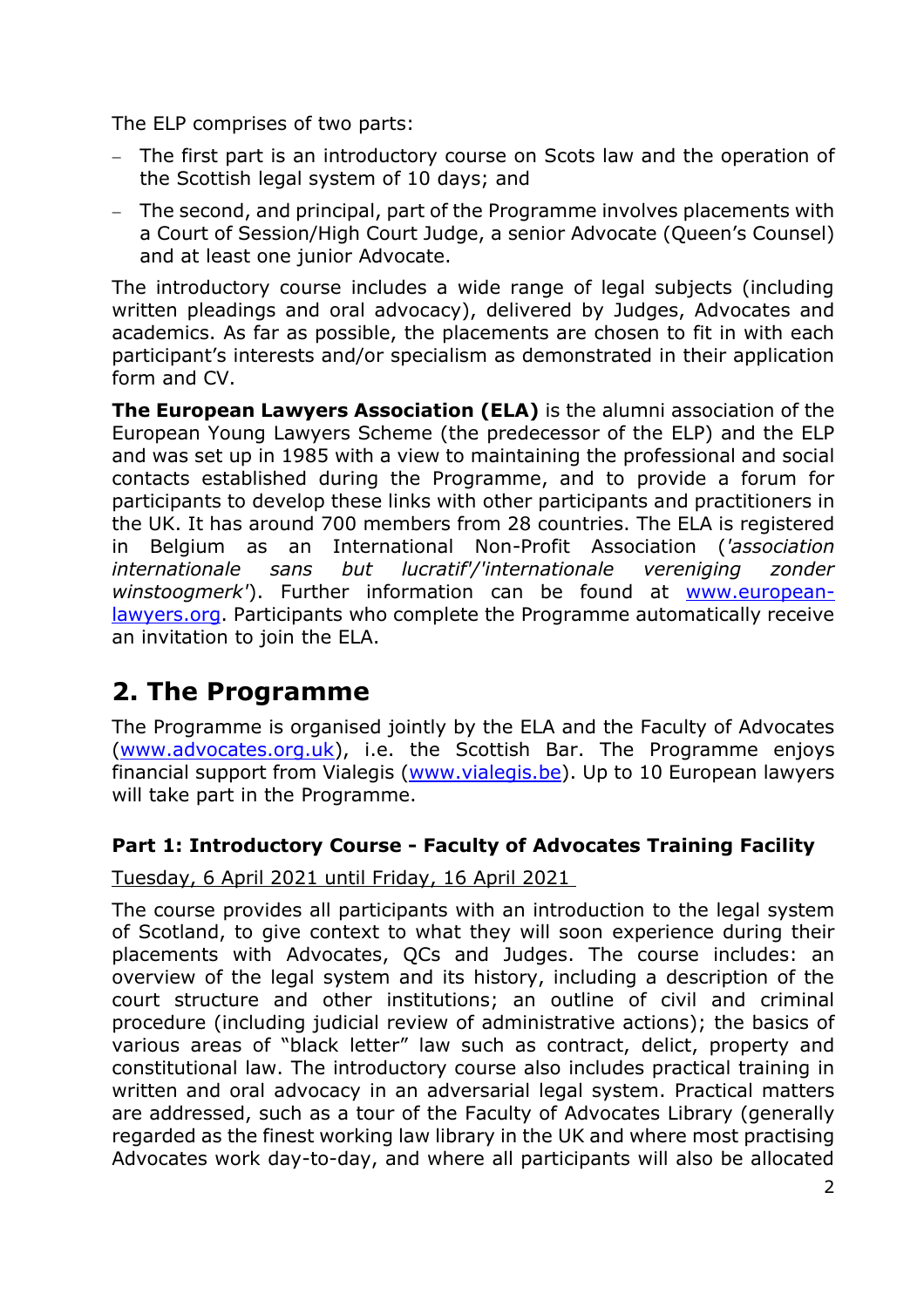space); and obtaining access to the Faculty of Advocate's electronic resources.

Due to the Covid-19 pandemic, all or parts of the introductory course may be conducted online, depending on how the situation develops.

#### **Part 2: Advocates, QCs and Judges' placement**

Monday, 19 April 2021 until Friday, 25 June 2021

Participants are assigned to at least two practising members of the Faculty of Advocates (the Scottish Bar) in Edinburgh – a Queen's Counsel (Senior Counsel) and a Junior Counsel – as well as to a Senator of the College of Justice (a Judge of the High Court/Court of Session). There are opportunities to study the cases with which the Advocates and Judges are concerned; to attend consultations with Solicitors and clients; and to observe Advocates as they appear before courts and tribunals. Advocates may ask those assigned to them to do research and to assist in the preparation of legal opinions and other legal documents. In recent years there has also been an opportunity for some participants to accompany Advocates to London for cases being heard before the UK Supreme Court.

Due to the Covid-19 pandemic, also parts of the placement may be conducted online or with other protective measures in place (social distancing, masks etc.). Participants will have to adhere to the Scottish Government's and the Faculty of Advocates' respective policies applicable at the time.

## **3. Recruitment profile**

Candidates for the ELP should normally:

- − have a minimum of two years' work experience as a European qualified lawyer;
- − have a good command of English, both in writing and orally (broadly equivalent to band scores 7.00 on IELTS or 100 on TOEFL); and
- − show a commitment to professional and social interaction with those participating in the Programme and with lawyers in Scotland.

All candidates need to make themselves available for the whole duration of the ELP and must indicate a commitment to spend three months in Edinburgh for the purpose of pursuing the Programme.

## **4. Application and selection procedure**

#### **4.1 Application stage**

To apply for the Programme, all candidates must complete the application form on the ELA website [\(www.european-lawyers.org\)](http://www.european-lawyers.org/), including the supporting documents mentioned below in one PDF file. The applications submitted through the ELA website will be forwarded to the responsible ELA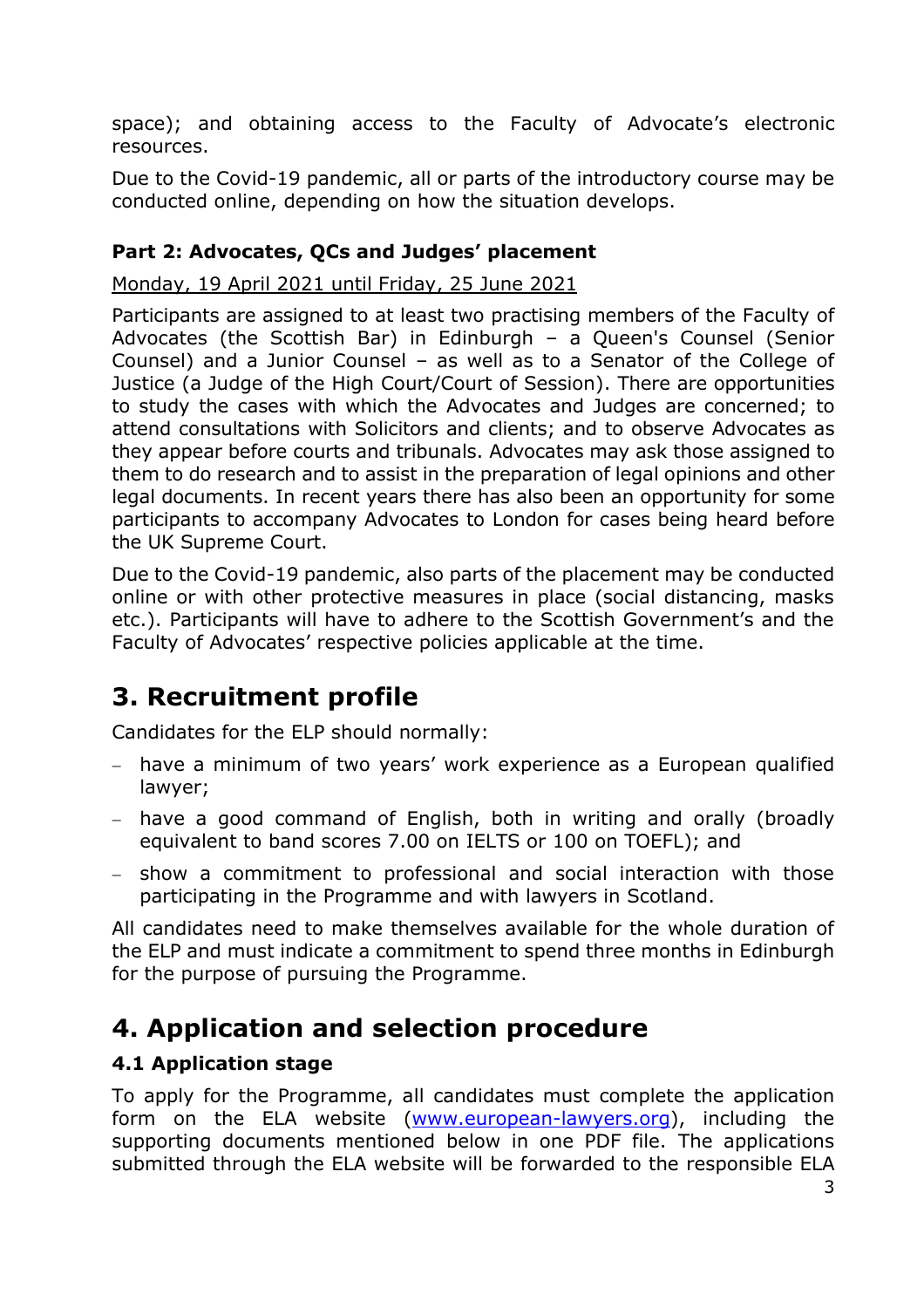National Representative of the applicant's country of residence as well as the ELA Board.

List of supporting documents:

- − Motivation letter;
- − up-to-date CV*;*
- − at least one letter of reference;
- − copies of relevant professional certifications (university diploma and professional qualification certificates, school leaving examination certificates are *not* required).

It is important that the CV and online application form reflect the candidates' areas of specialism and/or interest. The CV and the application form are used by the Programme Director of the Faculty of Advocates to help provide appropriate placements with Judges, QC's and Advocates. In the motivation letter, candidates should explain their objectives and motivation for participating in the ELP and what they can bring to the Programme.

#### **4.2 Interview stage**

Locally shortlisted candidates are invited to attend a selection interview in their home country. The interview panel consists of local representatives of the ELA (National Representatives) and the interview, in whole or in part, will be conducted in English. Where no local ELA National Representatives are available, the ELA Board will conduct the interview by video call.

After the interviews, the ELA National Representatives will forward the applications of the candidates they recommend to the ELA Board who will make the final selection. Before the final selection, the ELA Board may conduct a second interview with candidates.

The ELA Board will select up to 10 participants for the ELP 2021. In addition to those selected, a number of reserve participants may be identified so that in the event of a first-choice candidate having to withdraw from the Programme, the vacant place can be filled.

The ELA Board aims to inform all candidates about the outcome of their application by mid-December 2020.

#### **Please note:**

The ELA is committed to promoting equal opportunities in the recruitment of candidates for the ELP. All applicants will receive equal treatment regardless of age, disability, gender reassignment, marital or civil partner status, pregnancy or maternity, race, colour, nationality, ethnic or national origin, religion or belief, sex or sexual orientation.

The ELA regards the lawful and fair treatment of personal information as important to the maintenance of confidence between it and those with whom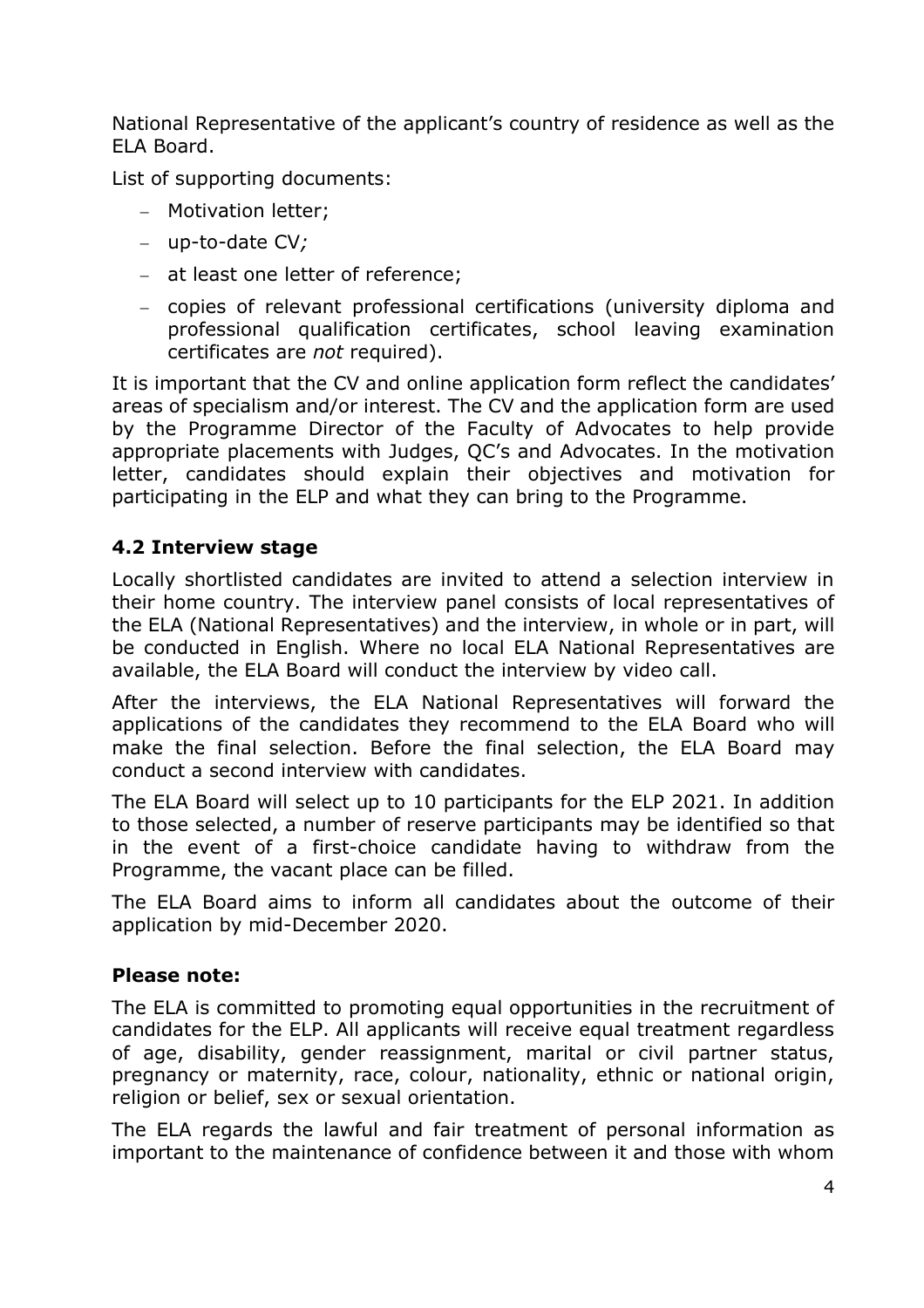it deals. We will ensure that our members, and those acting on our behalf who process personal information, adhere to the applicable data protection regulations. For details about how we collect, use, share and transfer personal information please see our privacy policy attached to this document (Annex C).

## **5. Practical information**

#### **5.1 Preliminary arrangements**

Selected participants will be in regular contact with the Programme coordinators of the ELA and the Faculty of Advocates throughout the period preceding the Programme to make all the practical arrangements for the Programme (areas outlined below, plus preliminary reading, placements etc.).

#### **5.2 Arrival**

Participants are expected to arrive in Edinburgh at the latest the weekend before the Programme begins. If at the time of the ELP 2021 quarantine obligations are in place, the participants must arrive early enough to complete the quarantine before the Programme starts.

#### **5.3 Health Care**

Participants are responsible to ensure that they have sufficient medical insurance before beginning the programme.

For further information on what health services are covered for overseas visitors, see: [https://www2.gov.scot/Topics/Health/Services/Overseas](https://www2.gov.scot/Topics/Health/Services/Overseas-visitors)[visitors.](https://www2.gov.scot/Topics/Health/Services/Overseas-visitors) In any event, the advice is to get medical insurance suitable for each candidate's personal needs.

#### **5.4 Accommodation**

Advice may be given to participants selected for the Programme on how to find suitable accommodation. However, this can be a difficult task, and participants are advised to start making enquiries as soon as they can. All the participants' contact details are circulated after the selection process to enable them, if they so wish, to communicate with one another with a view to exploring opportunities for sharing accommodation.

#### **5.5 Organisation**

The ELA manages the selection of the candidates and the administration of the Programme. The Faculty of Advocates, in consultation with the ELA, will organise the introductory course and placements with Advocates and Judges.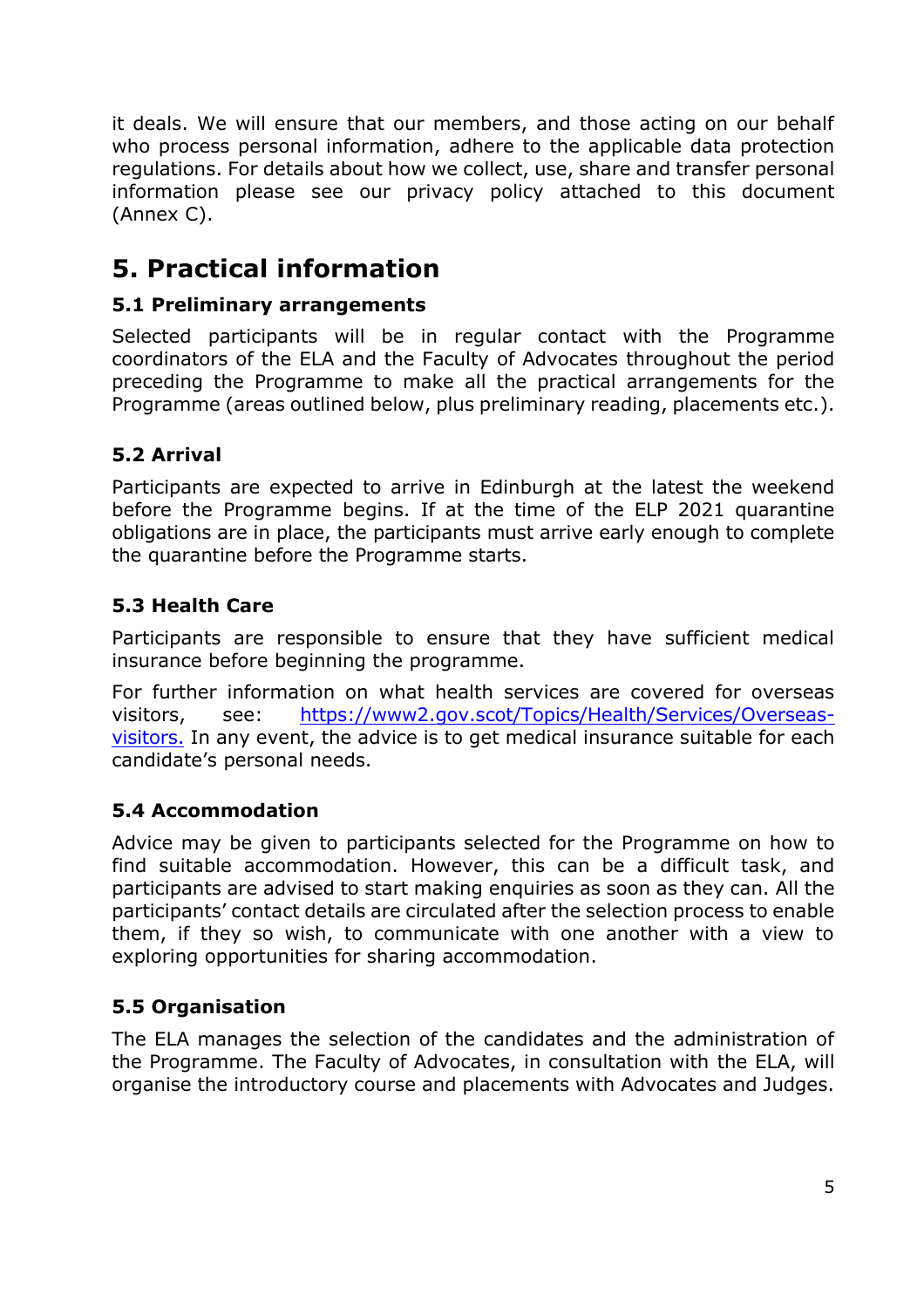#### **5.6 Costs**

The ELP is offered by the Faculty of Advocates and the ELA on a *pro bono* basis. Candidates do not have to pay a fee to participate in the Programme.

**Vialegis**, a Belgium based international recruitment firm [\(www.vialegis.be\)](http://www.vialegis.be/) will be providing financial support to the ELA to cover certain organisational expenses.

As the Programme is otherwise unfunded, candidates will be required to have the requisite financial means to cover all living and accommodation expenses during their stay in Scotland. The candidates are encouraged to seek financial support (sponsorship) for their accommodation costs and living expenses from their employer or other interested parties.

The estimated cost for shared accommodation in Edinburgh amounts to £400- 600 per month. Candidates should note that Participants will not be paid a salary/stipend (nor be reimbursed any expenses) by the ELA or the Faculty of Advocates.

## **6. Brexit**

The UK has left the EU and is now in a transition period, before new rules are expected to come into force from 1 January 2021. According to these rules, visas will not be required for citizens of the EU, EEA or Switzerland to enter the UK for short-term visits, whether for work, leisure or study. As a result, visa issues should not arise.

Please note that for entry to the UK you will need to show a valid passport. For more information, see [https://www.gov.uk/guidance/visiting-the-uk](https://www.gov.uk/guidance/visiting-the-uk-from-1-january-2021)[from-1-january-2021.](https://www.gov.uk/guidance/visiting-the-uk-from-1-january-2021)

## **7. Covid-19**

The ELP 2020 unfortunately had to be cancelled upon short notice due to the Covid-19 pandemic. The Faculty of Advocates and the ELA will do everything in their power to run the ELP 2021. However, depending on the development of the pandemic and the applicable rules and guidance at the time of the Programme, it cannot be excluded that the ELP 2021 may have to be cancelled on short notice.

In any case, participants will be responsible to comply with any travel, public health and other restrictions applicable in Scotland as well as in their home country (e.g. quarantine after arrival in the UK etc.) at the time of the Programme. Likewise, the participants will have to strictly adhere to any code of conduct imposed by the Faculty of Advocates in relation to Covid-19 (social distancing, face masks etc.). Due to the pandemic, it may be that certain aspects of the Programme will be conducted online and that there will be less personal contact between participants and the Advocates and Judges they are assigned to than would normally be the case. The ELA and Faculty of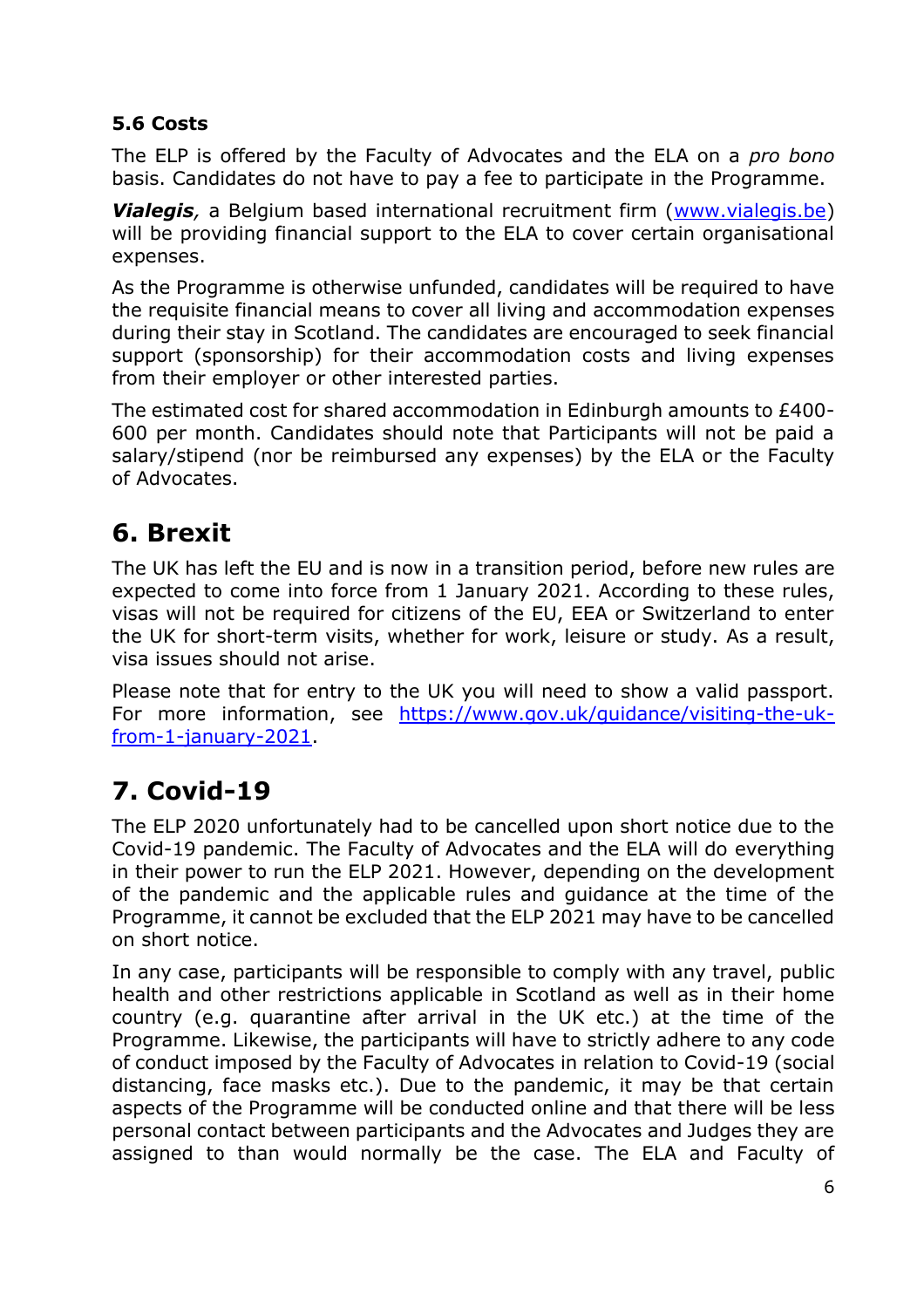Advocates cannot refund costs that candidates may incur as a result of the cancellation of the Programme.

## **8. Further information**

For further information, you may contact the ELA National Representative of your country of residence. A list of the National Representatives and their contact details can be found on [www.european-lawyers.org.](http://www.european-lawyers.org/) If your country of residence does not have a National Representative, you can contact the ELA Board directly via [info@european-lawyers.org.](mailto:info@european-lawyers.org)

\* \* \*

#### **Annexes:**

- − Annex A: Timetable for the ELP 2021
- − Annex B: Testimonials
- − Annex C: ELA Privacy Policy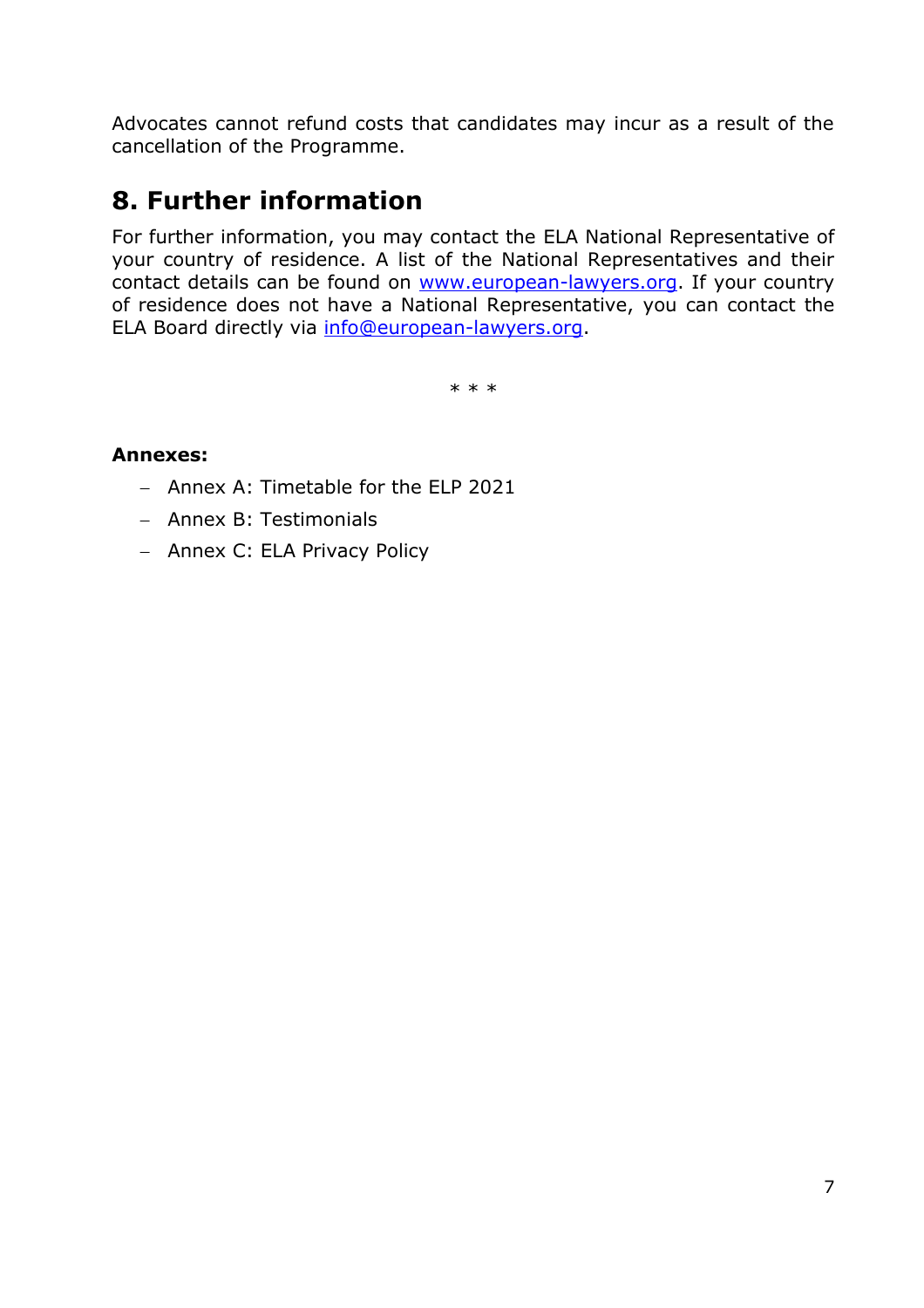## **Annex A**

#### **Timetable for the ELP 2021**

*The timetable for recruitment and for the Programme itself is subject to changes.*

| Beginning of August<br>2020      | Advertisement of the ELP on<br>http://www.european-lawyers.org/ and through<br>local ELA National Representatives.                                                                         |
|----------------------------------|--------------------------------------------------------------------------------------------------------------------------------------------------------------------------------------------|
| 6 November 2020                  | Deadline for applications.                                                                                                                                                                 |
| 7 - 27 November 2020             | Shortlisting and Interviews.<br>Interviews<br>are<br>carried out with shortlisted applicants:                                                                                              |
|                                  | by national representatives for applicants<br>from countries with an ELA National<br>Representative;                                                                                       |
|                                  | by the ELA Board for candidates from<br>with<br>countries<br><b>ELA</b><br><b>National</b><br>no<br>Representative.                                                                        |
| 28 November 2020                 | Deadline for local ELA National Representatives to<br>recommend shortlisted applications to the ELA<br>Board for selection.                                                                |
| 29 November -<br>6 December 2020 | Possible second interviews by the ELA Board of<br>candidates recommended by local ELA National<br>Representatives.                                                                         |
| 7 - 16 December 2020             | Final selection of participants by the ELA Board<br>and communication of selection to ELA National<br>Representatives.                                                                     |
| 17 December 2020<br>(latest)     | All candidates notified of the outcome of their<br>applications by the relevant ELA National<br>Representative and the ELA Board. Formal<br>acceptance letter sent to accepted candidates. |
| <b>March 2021</b>                | Pre-departure communications.                                                                                                                                                              |
| 6 April 2021                     | Programme begins.                                                                                                                                                                          |
| 25 June 2021                     | Programme ends.                                                                                                                                                                            |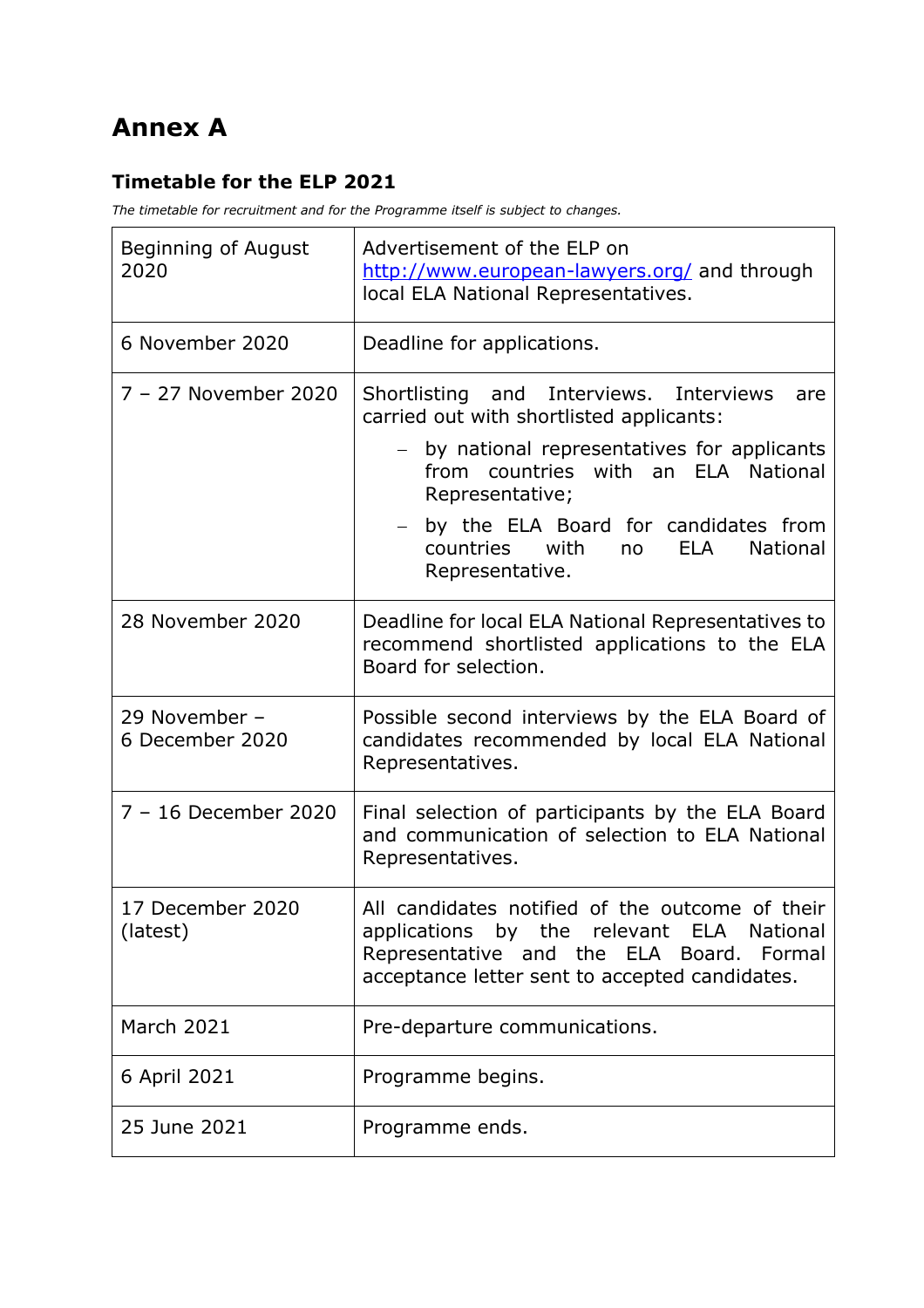## **Annex B**

#### **Testimonials**

"*Participation in the ELA Programme in Edinburgh was one of the most valuable (and the most fun) experiences in my legal career. Not only that you learn a lot about Scottish legal system, but you also get an insight into the legal systems of other European countries from other participants. I found that to be very helpful in my everyday work with clients from different countries. Moreover, comparison with other legal systems gave me a wider perspective of Croatian legal solutions and reasoning behind such solutions. Finally, the Programme is a great opportunity for networking with other participants, advocates, judges and later with the ELA members. Through it, I met fascinating legal experts and extraordinary fun people from all over the Europe, and the most importantly I gained some close friendships for life."*

#### **Franka Baica (Croatia)**

"*Joining the European Lawyers Programme in Edinburgh gave me a unique opportunity to meet and work with other young lawyers from across Europe. Moreover, I learned from very talented advocates and judges in a commonlaw jurisdiction. Participating in the course also contributed to my international network. Until this day I benefit from my wonderful experience in Edinburgh, both on a personal and professional level!"*

#### **Stan van Liere (Holland)**

*"I had a great chance to participate to the amazing ELA programme in Edinburgh in 2014. It was a unique opportunity for me to have a greater understanding of the legal system in Scotland and to work side by side with brilliant and very friendly advocates. I was made very welcome and supported by the whole community of lawyers throughout the placement. I worked on very interesting public, corporate and criminal cases. I spent a lot of time in court observing the advocates examining and cross-examining the witnesses. Also I met awesome Euro devils that became very close friends. It is definitely a great intellectual and human experience that I recommend without hesitation!"*

#### **Ophelie Snoy (Belgium)**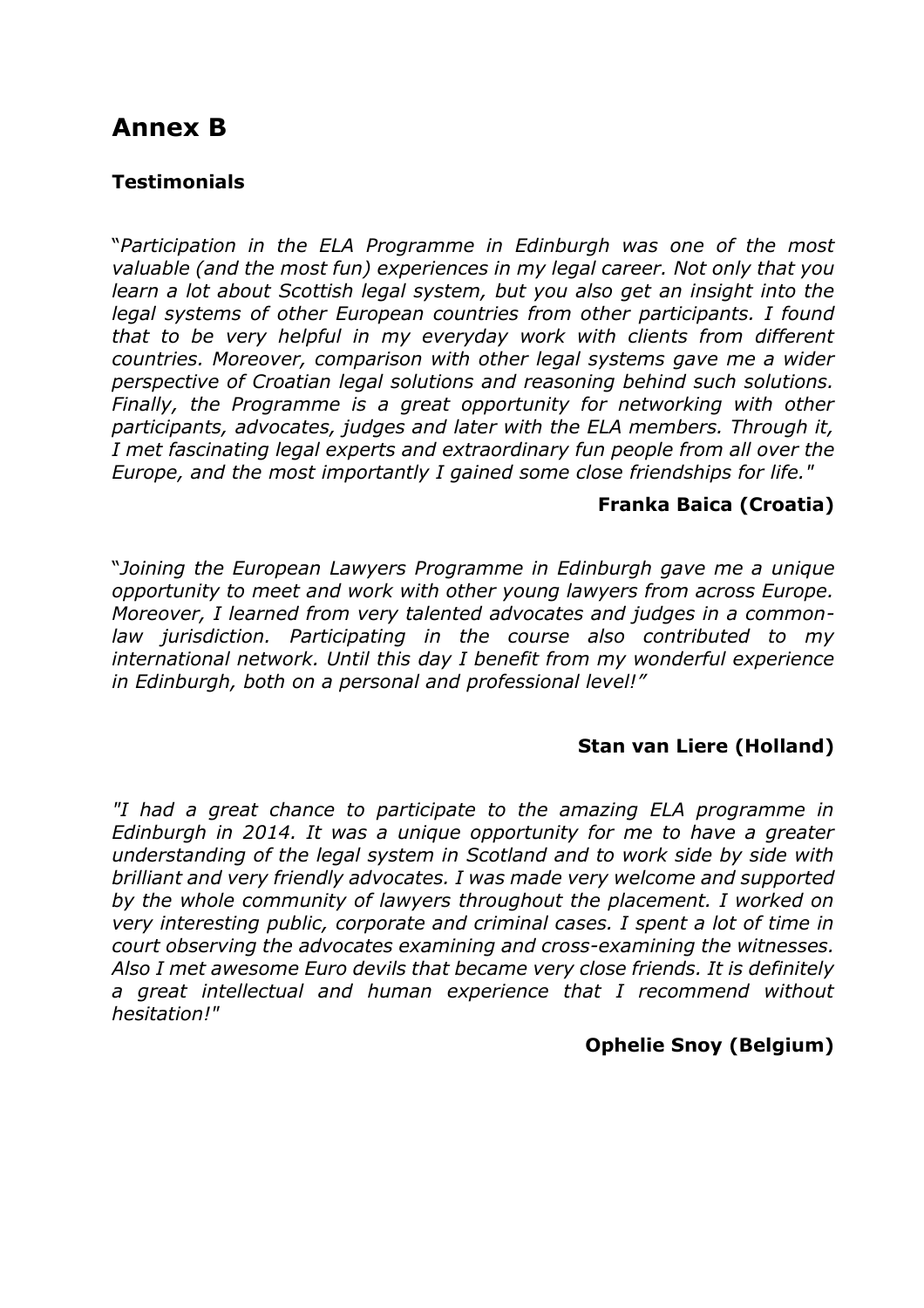*"The Programme allowed me to learn how a Common Law System works and I got to know the judicial structure in Scotland. Work with two advocates dayto-day and observing a trial with a Judge has allowed me to learn a lot about the differences between both systems.*

*Also, I have met colleagues from different parts of Europe and become a member of the ELA which allows me to give better services to my clients because all members are connected."*

#### **Rodrigo Royo (Spain)**

*"I participated in the 2014 ELP in Edinburgh and it was such an enriching experience - both from a personal and professional perspective. I had the opportunity to closely observe how the law is practised in Scotland and to learn about the common law, which allowed me to compare the main differences with the Portuguese legal system and to develop my analytical skills. I also had the opportunity to learn so much about practice from other lawyers, judges and the other participants with different cultures and different methods to apply the law. The ELP is also a great networking opportunity, not only during the 3 months of the programme but also after that with the European Lawyers Association members - the alumni association for former participants. The ELP is really a lifetime experience - I took friends, knowledge and beautiful memories for life."*

**Alice Bermejo Silva (Portugal)**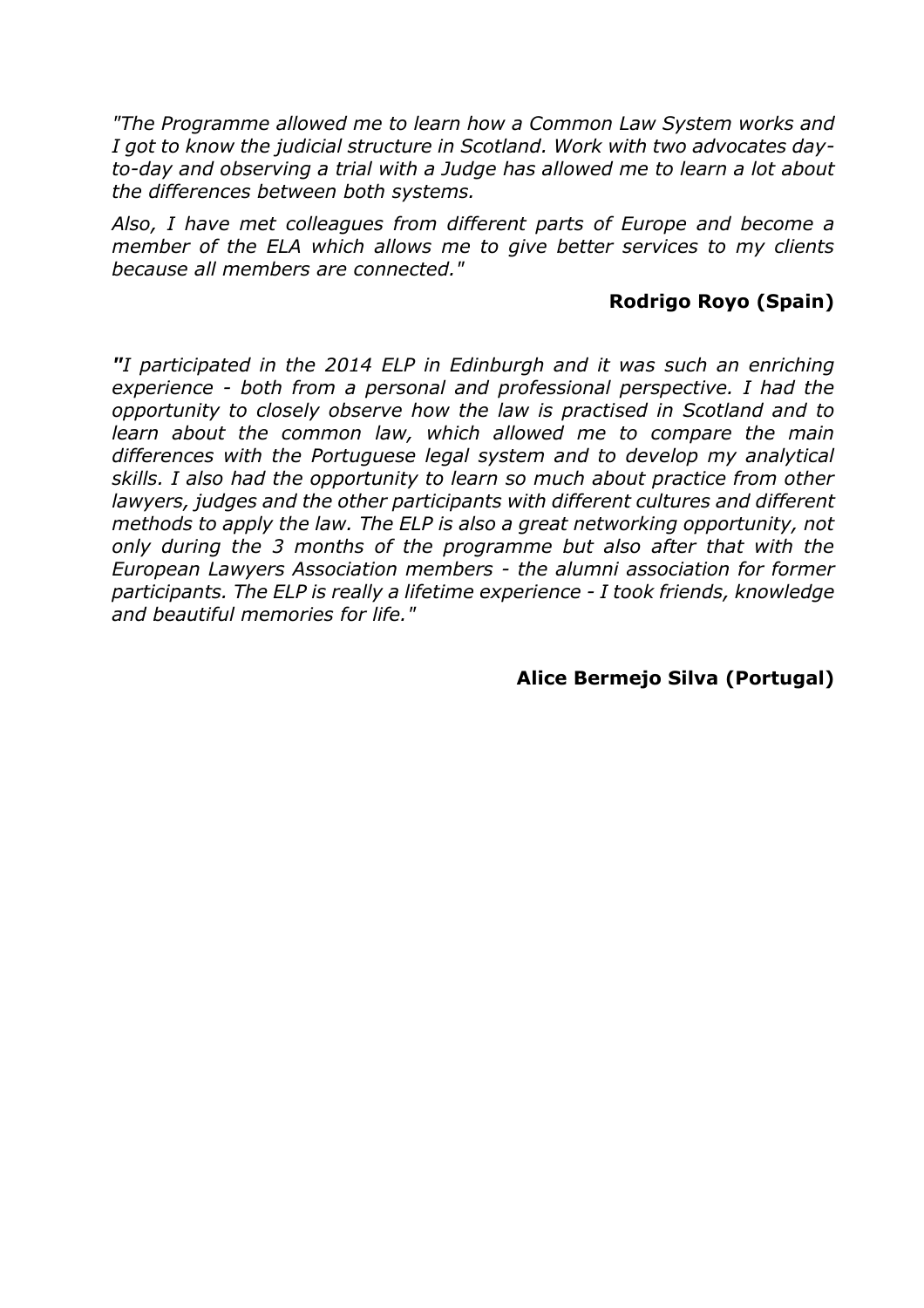**Annex C**



# European Lawyers Association

Compliance with the General Data Protection Regulation

The Board of the European Lawyers Association is taking compliance with its legal obligations very seriously and wishes to be transparent towards its members with regards to the processing by the ELA of its members' personal data. This paper outlines the strategy and processes which the Board has adopted in order to comply with the General Data Protection Regulations which come into force on 25 May 2018.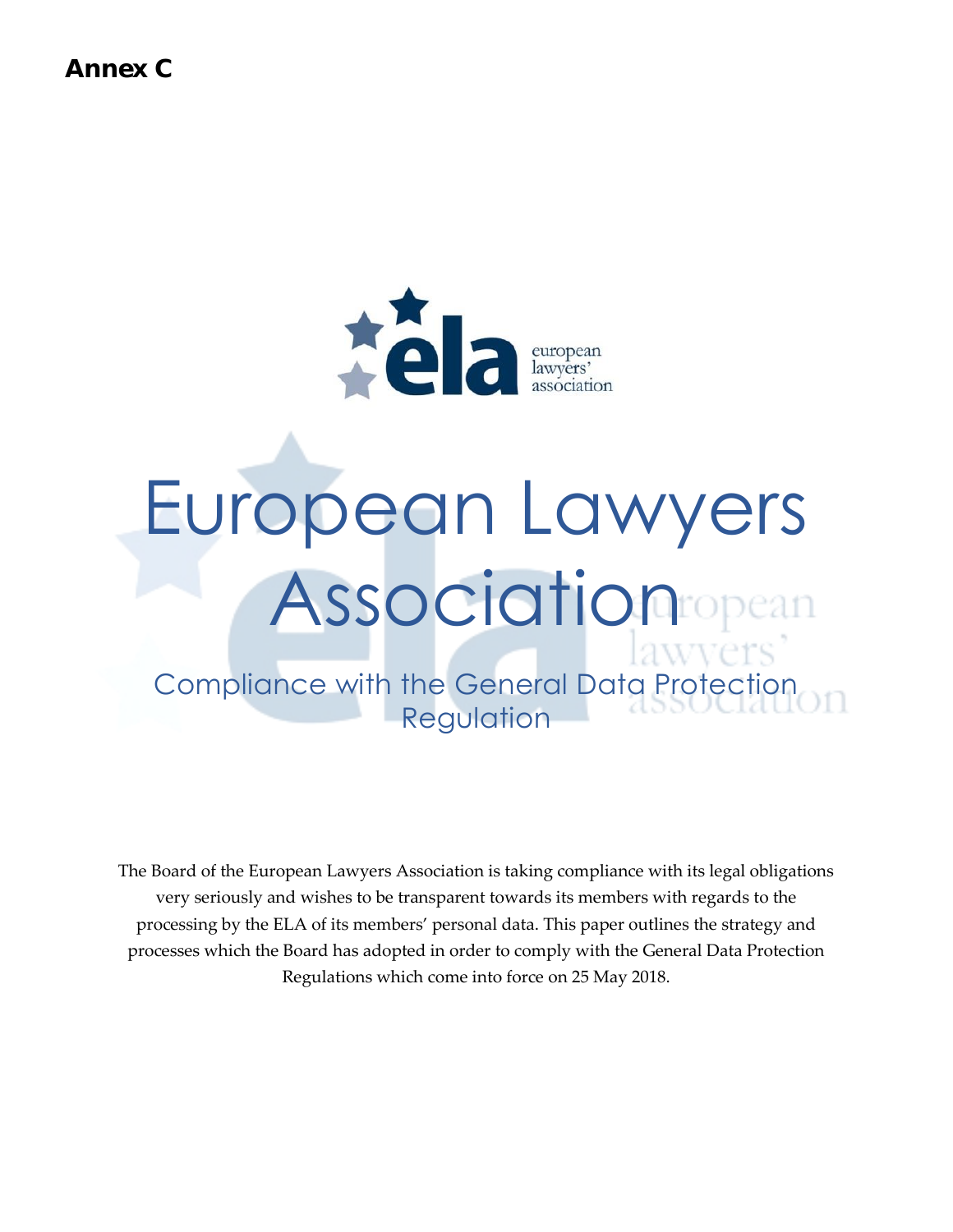## Compliance with the General Data **Protection** Regulation submitted by the European

Lawyers Association Board to all its members at the Annual General Meeting held in Marseille on Saturday 12<sup>th</sup> May 2018.

## *Background*

The EU General Data Protection Regulation (GDPR) will become effective on 25 May 2018. The GDPR will bring considerable changes to data protection law across the European Economic Area (EEA) and will include significantly greater fines for breaches of up to  $\epsilon$ 20 million or 4% of total worldwide annual group turnover.

This paper summarises the actions which the Board of the European Lawyers Association (ELA) is taking in order to be compliant and transparent with regards to the processing of personal data in pursuance of its activities.

## *GDPR – What is the law?*

#### **What is personal data?**

Personal data is defined broadly and comprises data relating to any living individual who can be identified from that data. Personal data includes for example:

- Names
- Addresses

#### *Seven Data Protection Principles*  $\bullet$   $\bullet$   $\bullet$

**Principle 1.** Personal data should be processed fairly, lawfully and in a transparent manner.

**Principle 2.** Personal data should be obtained only for specified, explicit and legitimate purposes and processed only in a compatible manner.

**Principle 3.** Personal data should be adequate, relevant and not excessive.

**Principle 4.** Personal data should be accurate and up to date. Inaccurate data should be erased or rectified.

**Principle 5.** Personal data should be kept for no longer than necessary in a form which can identify data subjects.

**Principle 6.** Personal data should be kept secure using appropriate technical or organisational measures.

**Principle 7.** Personal data should be processed in a way which evidences the controller's accountability to compliance with the principles.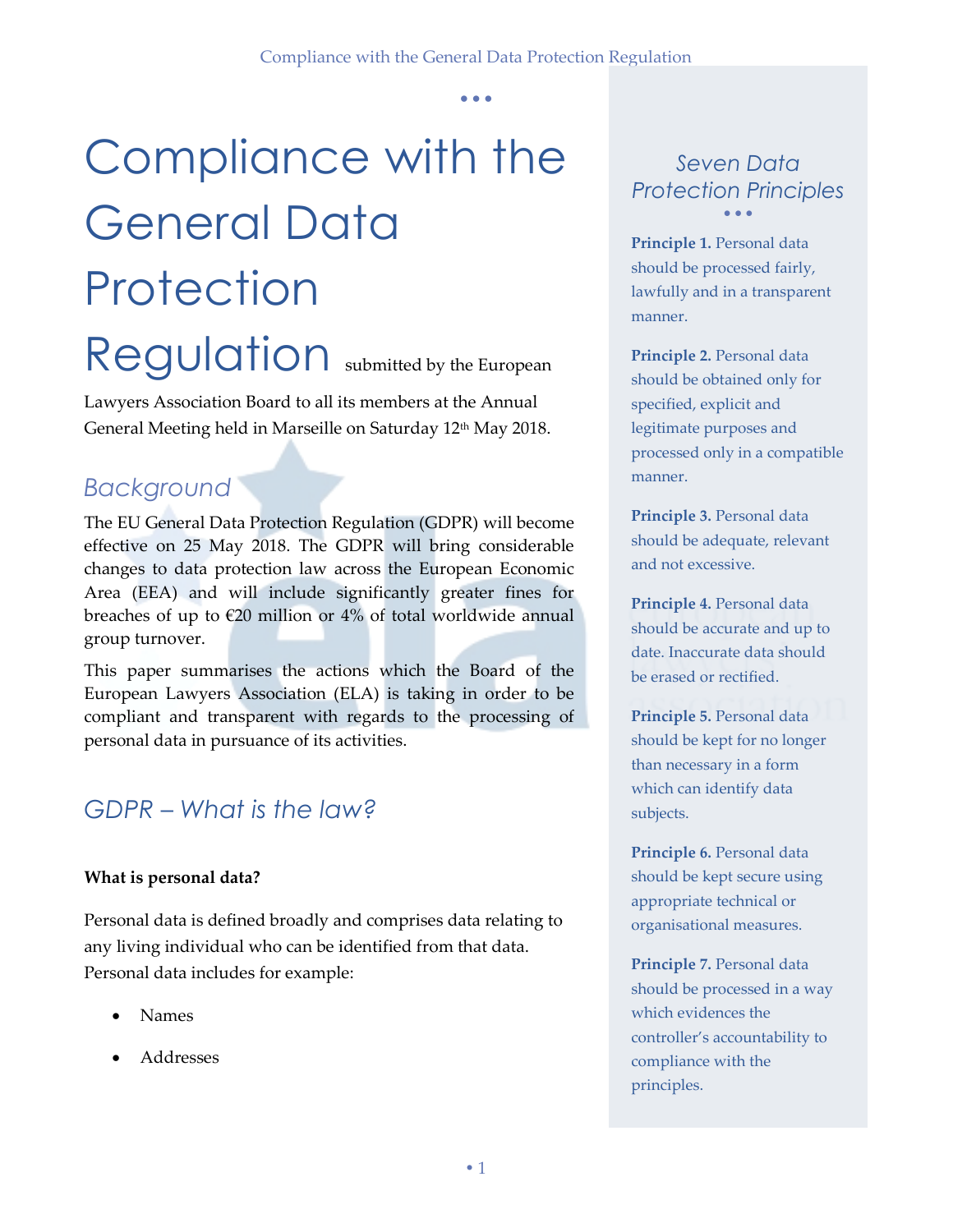Telephone numbers.

#### **What are the risks of non-compliance?**

There are many potential ramifications of failure to comply with the GDPR, including:

- Prosecution of or regulatory enforcement action against the ELA, resulting in substantial penalties, of up to 4% of annual worldwide turnover of the preceding financial year or 20 million euros (whichever is the greater – so in ELA's case that could be 20million euros).
- Adverse publicity, potentially leading to reputational damage and lost members trust.
- Increased scrutiny from data protection authorities whose confidence and powers are increasing substantially under the GDPR.
- Civil liability or punitive damages for breaches.
- Orders issued by the relevant data protection authorities, which seriously impact business.
- Disruption of our activities due to redirected time, effort and expense.

## **Personal Data held by the European Lawyers Association**

#### **I. ELA members.**

The ELA is a not for profit alumni organisation and relies on the contact details of its members to ensure the success and continuity of its activities. The ELA collects the personal data contained in the application form (a copy of which is set out in Appendix 1 of this Paper).

This information is held by the ELA on an electronic database which is accessible by all ELA members through a secure, password protected access on the ELA website.

The website and the database are serviced by a Belgian based company, Code d'Or, with a registered office at Visserij 171, 9000 Gent, Belgium and all data are held on their servers in Belgium with the occasional back-up in Germany. Both parties have entered into a data processing agreement compliant with GDPR.

The ELA does not sell any of its members' personal data to third parties. The data however is accessible by all members who can use it for personal, networking or professional reasons.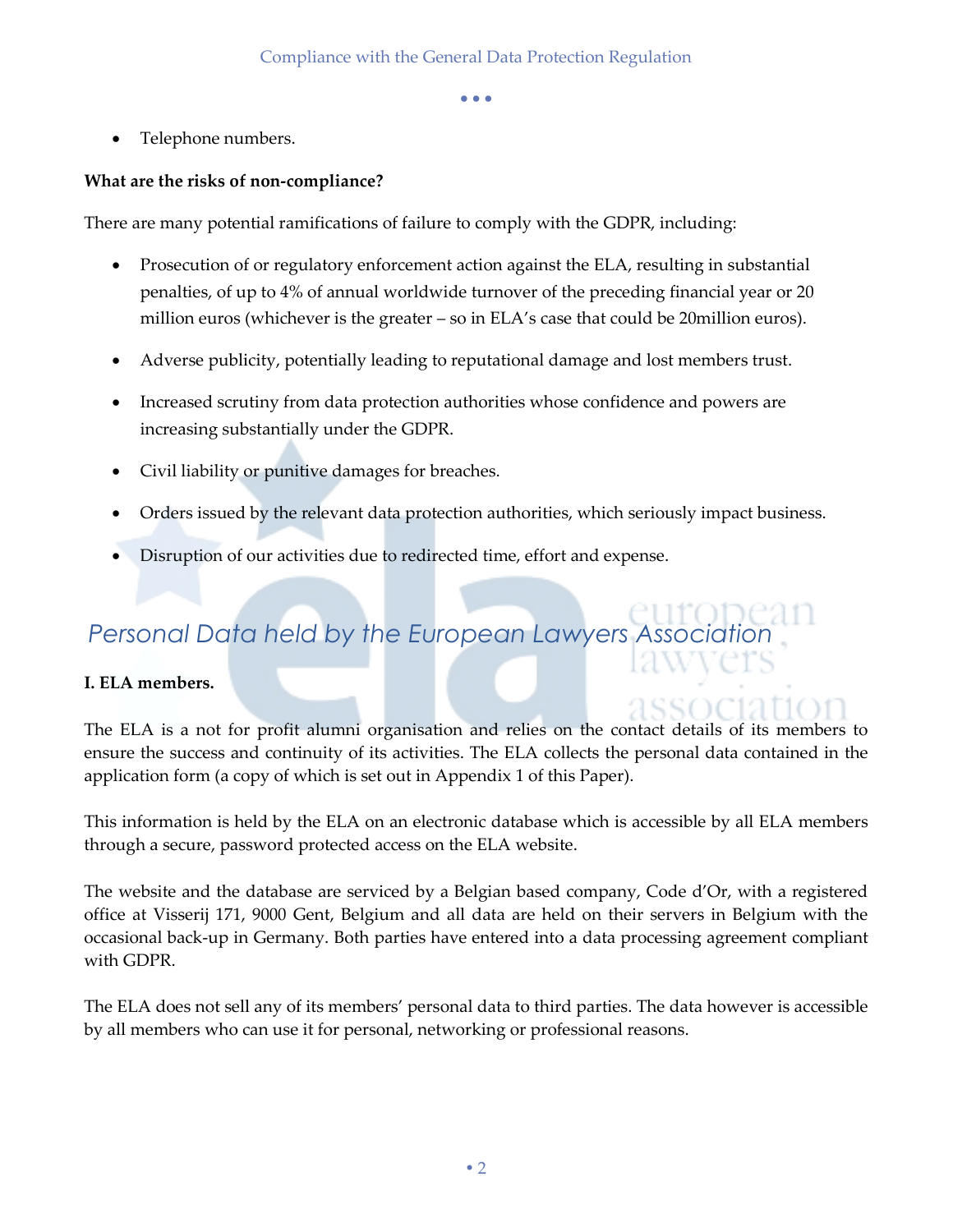#### **II. Applicants to the European Lawyers Programme.**

Every year, the ELA organises in collaboration with the Scottish Faculty of Advocates a 9 weeks' programme (entitled the 'European Lawyers Programme' or hereafter referred to as the 'ELP') which introduces up to 12 European lawyers to the Scottish legal system. The ELP is held in Edinburgh.

In order to apply for the ELP, candidates have to submit an application form. The application form requires the candidates to supply their Curriculum Vitae as well as the personal data contained in the application form (a copy of which is set out in Appendix 2 of this Paper):

This information is necessary to ensure the operation and success of the European Lawyers Programme for which the candidates apply. The applicants' information is shared between:

- the relevant ELA national representative who oversees the application process for the candidate's respective country of origin; and
- the following ELA Board members: the Chairwoman or Chairman (as applicable) and two Directors in charge of the ELP as appointed by the ELA General Meeting.

The information regarding applicants to the ELP will be deleted or destroyed by the holders of the data **within 2 years of receipt of the application**.

All data relating to successful candidates (i.e. those applicants who have been selected to participate in the ELP) is shared between: モルモリス ハームエ

- the national representative as mentioned above;
- the following ELA Board members: the Chairwoman or Chairman (as applicable) and two Directors as mentioned above; and
- the ELP Programme Director(s) of the Faculty of Advocates who require such information in order to match the candidates to suitable 'devilmasters' (mentors/supervisors during the ELP).

The information regarding successful candidates will be deleted or destroyed by the ELA **within 5 years of receipt of the original application**. The reason for this longer term is to allow candidates who wish to join the ELA at a later stage, to do so. Membership of the ELA is reserved to persons who have attended the ELP and thus their details and participation need to be checked before their membership can be authorised.

#### **III. Registration details for activities, events and annual conference.**

The ELA regularly organises activities for its members. For certain activities, such as the annual meeting, a bespoke registration website is created. Members are required to provide some personal details when registering for such an activity. The ELA endeavours to enter into a data processing agreement with the website provider of such activities.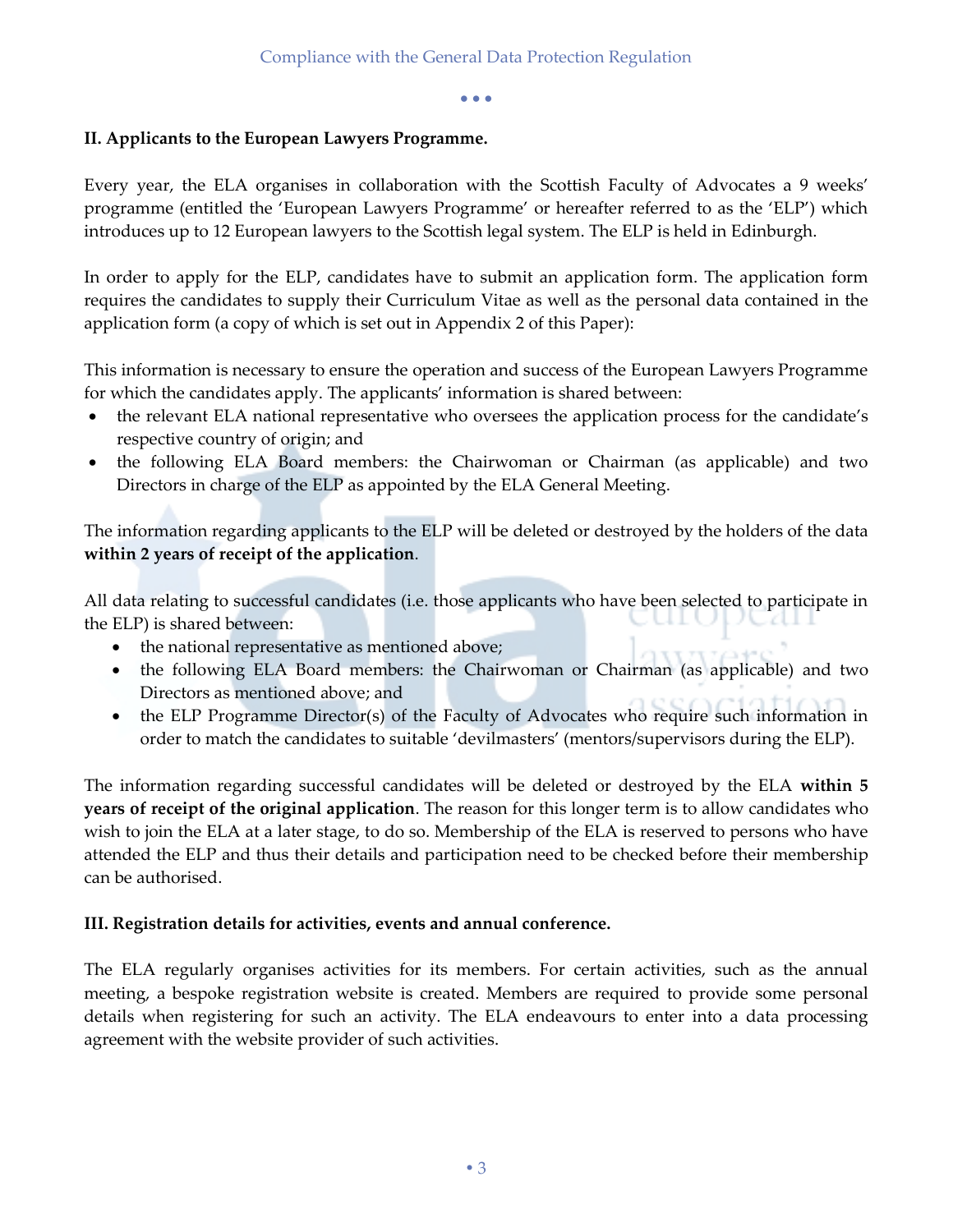## *What is the ELA doing about complying with GDPR?*

#### **Due diligence:**

We have assessed what data is being held by the ELA, what personal data is being processed by third parties on behalf of the ELA, how the ELA uses the data and what steps the ELA needs to take to comply with the new legal obligations. The outcome of that due diligence exercise is reflected in this paper.

#### **Privacy Policy**

We are creating a fit-for-purpose comprehensive privacy policy which will be sent to all members and provided on a one-to-one basis to all new members when applying to become a member of the ELA. A copy of the Privacy Policy is set out in Appendix 3.

#### **Our website and database provider**

Our ELA website and database provider is the only third party (other than our members) which has access to our database. We work closely with our provider to understand where our data is held, what security measures are being put in place to protect the integrity of our data and a restriction on the use of our data to only allow it to process it on our behalf for the purposes of the ELA. We have entered into a GDPR compliant data processing agreement with the provider of the website and database.

#### **Our conference website provider**

#### association Once a year, we organise an annual meeting/conference whereby members need to register through a bespoke website. The ELA will endeavour to ensure that a data processing agreement is in place with the provider of such website.

#### **Legitimate interest and member consent**

We are relying on a mixture of legitimate interest and consent as a legal basis for holding and processing personal data.

#### *Legitimate interest – existing members' personal data*

The ELA uses a limited amount of personal information, only as strictly necessary to ensure the running and operation of the association. Following due diligence of the data, we believe that the nature of the data and the way it is used by the ELA has a minimal privacy impact on its members.